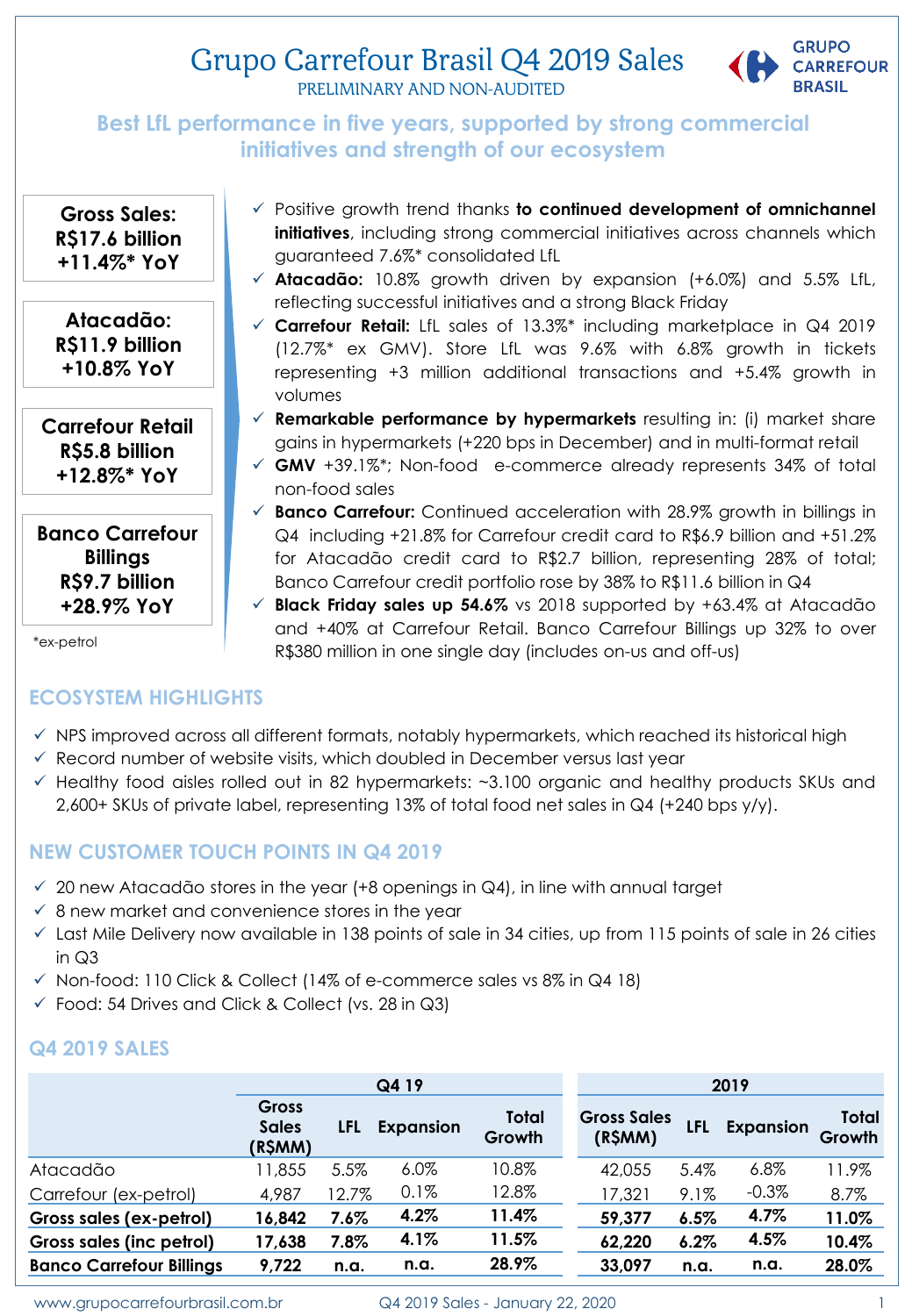## **Q4 2019 CONSOLIDATED SALES**

Grupo Carrefour Brasil's consolidated sales reached R\$17.6 billion in Q4 19. Excluding petrol, reached a strong 11.4% growth, driven mainly by outstanding like-for-like growth of 7.6%, the best performance in Q4 in five years. Our continued strategy of expansion in Cash and Carry and proximity formats added another 4.2% of growth on the back of 20 cash & carry and 8 proximity format openings in 2019, including 8 new Atacadão stores in Q4 19. Grupo Carrefour Brasil's total store network reached 692 stores at the end of the year.

In Q4, Grupo Carrefour Brasil's sales growth of 7.6% on a like-for-like basis (ex-petrol) was largely driven by very strong 12.7% growth in the Retail division, the highest quarterly increase in the last five years. At Atacadão, like-for-like growth reached 5.5%, reflecting the strength of the business model, which was able to offer the best price option for our clients amid a volatile inflation trend in several categories, notably meat, combined with a very successful Black Friday.

Gross billings at Banco Carrefour reached R\$9.7 billion, representing record growth of 28.9%, reflecting a favorable credit environment combined with assertive strategies to unlock demand from our existing client base.

For the full year, gross sales reached R\$62.2 billion. Excluding petrol growth was 11% higher than the previous year, on a combination of 6.5% like-for-like growth and an additional 4.7% from expansion. Atacadão's growth reached a strong 11.9%, as it achieved its expansion target of 20 openings, while Carrefour Retail grew 8.7% (ex-petrol) on the back of 9.1% LfL growth.

|                                 | Q4 19                                   |         |                  |                 | 2019                          |      |                  |                        |  |
|---------------------------------|-----------------------------------------|---------|------------------|-----------------|-------------------------------|------|------------------|------------------------|--|
| Like-for-Like ex-calendar       | <b>Gross</b><br><b>Sales</b><br>(R\$MM) | LFL     | <b>Expansion</b> | Total<br>Growth | <b>Gross Sales</b><br>(R\$MM) | LFL  | <b>Expansion</b> | <b>Total</b><br>Growth |  |
| Atacadão                        | 1,855                                   | 5.5%    | $6.0\%$          | 10.8%           | 42,055                        | 5.4% | $6.8\%$          | 11.9%                  |  |
| Carrefour (ex-petrol)           | 4,987                                   | 12.7%   | 0.1%             | 12.8%           | 17,321                        | 9.1% | $-0.3\%$         | 8.7%                   |  |
| Carrefour (inc petrol)          | 5,783                                   | 12.7%   | 0.2%             | 12.9%           | 20,165                        | 7.8% | $-0.3%$          | 7.5%                   |  |
| Gross sales (ex-petrol)         | 16,842                                  | $7.6\%$ | 4.2%             | 11.4%           | 59,377                        | 6.5% | 4.7%             | 11.0%                  |  |
| Gross sales (inc petrol)        | 17,638                                  | 7.8%    | 4.1%             | 11.5%           | 62,220                        | 6.2% | 4.5%             | 10.4%                  |  |
| <b>Banco Carrefour Billings</b> | 9,722                                   | n.a.    | n.a.             | 28.9%           | 33,097                        | n.a. | n.a.             | 28.0%                  |  |

| Like-for-Like ex-calendar      | Q1 18   | Q2 18   | Q318    | Q4 18 | Q1<br>-19 | Q <sub>2</sub> 19 | Q319    | Q4 19 |
|--------------------------------|---------|---------|---------|-------|-----------|-------------------|---------|-------|
| Atacadão                       | $0.5\%$ | 4.5%    | $6.2\%$ | 7.4%  | 6.8%      | 7.6%              | '.8%    | 5.5%  |
| Carrefour ex-petrol            | 0.1%    | 0.8%    | 2.5%    | 3.5%  | 6.1%      | 8.0%              | 8.8%    | 12.7% |
| Carrefour (inc petrol)         | 0.1%    | $2.1\%$ | 3.0%    | 2.8%  | 4.2%      | $6.4\%$           | $7.2\%$ | 12.7% |
| <b>Consolidated ex-petrol</b>  | 0.4%    | 3.4%    | 5.1%    | 6.2%  | $6.6\%$   | 7.7%              | 3.8%    | 7.6%  |
| <b>Consolidated inc petrol</b> | 0.5%    | $3.6\%$ | 5.1%    | 5.8%  | 5.8%      | $7.3\%$           | 3.5%    | 7.8%  |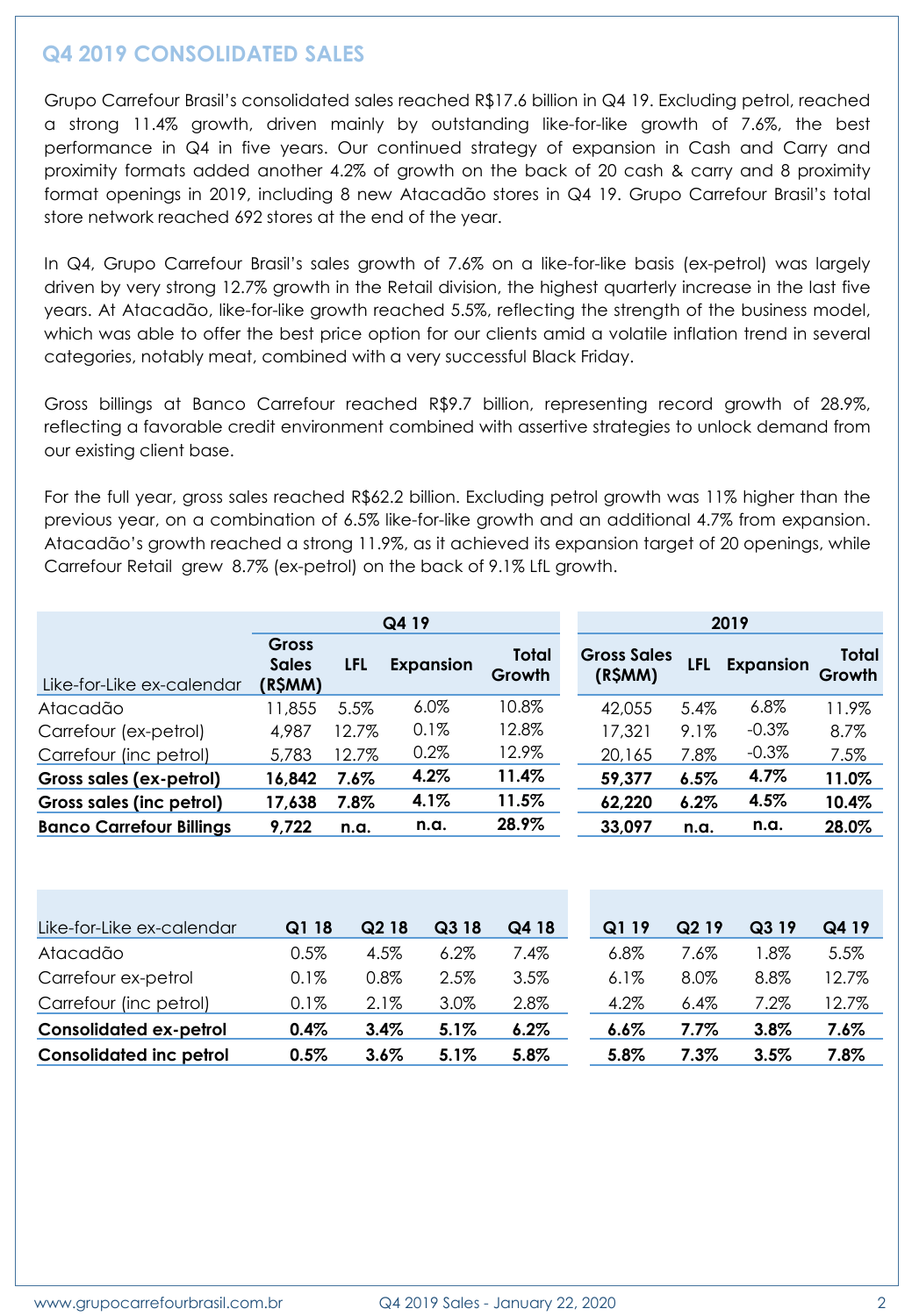## **SALES BY SEGMENT – Q4 2019**

#### **Atacadão: 10.8% total growth, balanced between expansion and like-for-like**

Atacadão's gross revenues reached R\$11.9 billion in Q4, representing total growth of 10.8%. This reflects its expansion strategy and its ability to take advantage of volatile inflation trends in different categories, notably meat. It also reflects a very successful Black Friday, with a sales performance that was 63.4% higher than last year and with more than 58% y/y growth in Atacadão credit card billings in a single day.

Atacadão LfL grew by 5.5% in the quarter and 5.4% for the full year (vs 4.8% in full-year 2018), while expansion contributed an additional 6.0% growth to total sales in the quarter. With 8 new openings across different Brazilian regions in Q4, Atacadão reached its target of 20 openings 2019. This brings the total store network to 186. The concentration of store openings in the last quarter of the year should have a positive impact on our LfL in the future as those stores mature.



Atacadão's expansion strategy over the last 3 years added 51 new stores and supported our strategy to be first mover in many of the regions in which we currently operate and the only player with presence in all Brazilian states, which favors a superior performance.

In 2019, our expansion generated 5.5 million additional transactions. 413.000 new clients had their credit analyzed and 83.000 new cards were issued. Total transactions reached 180 million in 2019, showing the power of its scalable business model.

Additionally, our capacity to anticipate inflation trends enables opportunistic purchasing in periods of volatile inflation, which ultimately creates a very important differential with the market.

As a result, in December we saw an increase in our same store market share of 80 bps y/y and 120bps sequentially, reflecting the strength and resilience of our business model.

#### **Atacadão Nationwide Presence**

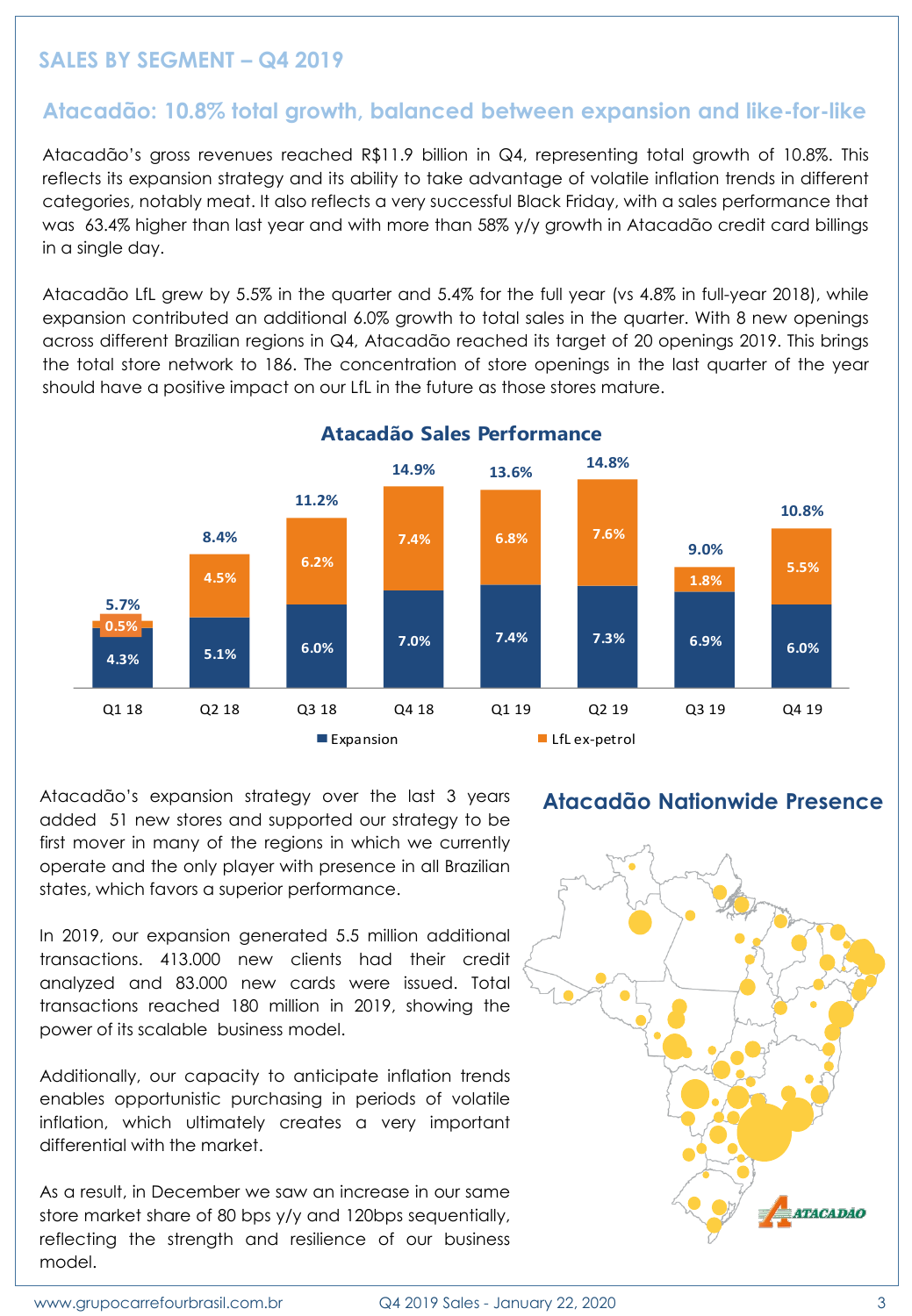## **Carrefour Retail: Record-high NPS and best LfL in the last five years, at 12.7%**

Carrefour Retail's sales continued to accelerate in Q4 by a very strong 12.8% (ex-petrol): Carrefour LfL sales ex-petrol were up 12.7% (or 13.3 % including the marketplace), compared to 8.8% in Q3 and 3.5% in the year-ago quarter. This was the highest quarterly increase in the last five years, with total sales of R\$5.8 billion, including petrol. For the full year, total sales reached 20.2 billion including petrol, growing 7.5%. Excluding petrol, total sales grew 8.7%, on the back of a strong 9.1% LfL, an improvement compared to the 1.8% LfL growth in 2018.

The outperformance of our Retail business continues to reflect the many actions taken since 2018 related to prices and assortment repositioning, combined with commercial and food transition initiatives.

This has translated into a better customer experience, with NPS reaching a historical high, and out-of-stock levels decreasing, resulting in a much more favorable sales trend in food categories and a sharp acceleration in non-food categories, supported by the contribution of ecommerce and Black Friday this quarter.



#### **Carrefour Retail sales performance**

## **Multi-format: Best food performance in the last 5 years**

Our multi-format registered this quarter its best level of LfL since 2014, up 9.6% with volumes up by 5.4% and tickets increasing 6.8%, representing +3 million additional transactions. A continued strong non-food performance, which grew 16.4% in physical stores, as well as the food best performance in the last 5 years, with an increase of 6.1% in sales and 4% in volumes, led to a remarkable performance across our different retail channels.

This quarter saw consistent market share gains in hypermarkets formats (+220 bps according to Nielsen) and in multi-format retail supported by: (i) better logistics execution, generating a better service level (increase in NPS) and reducing the out-of-stock level; (ii) the successful Act for Food campaign, which contributed with a 30% growth of private label products in FMCG; (iii) a very strong Black Friday, with 40% annual growth in sales and 26% growth in Carrefour credit card billings.

Convenience formats, notably Express, continue to record strong growth, enjoying 24.2% LfL sales growth (double-digit growth for the fifth consecutive quarter), while Omnichannel initiatives such as Click & Collect, Drive and our Last-mile delivery partnership, maintain their fast rate of expansion, supporting growth and contributing ~10% to our in-store LfL.

We continued to develop our commercial offer of healthy and organic products, in line with the strategy to be leader in the food transition for all. Healthy food aisles were implemented in 82 hypermarkets, offering ~3,100 SKUs of organic and healthy products (+22% y/y), and more than 2,600 SKUs of private label products, representing 13% of total food net sales in Q4, 240 bps higher y/y.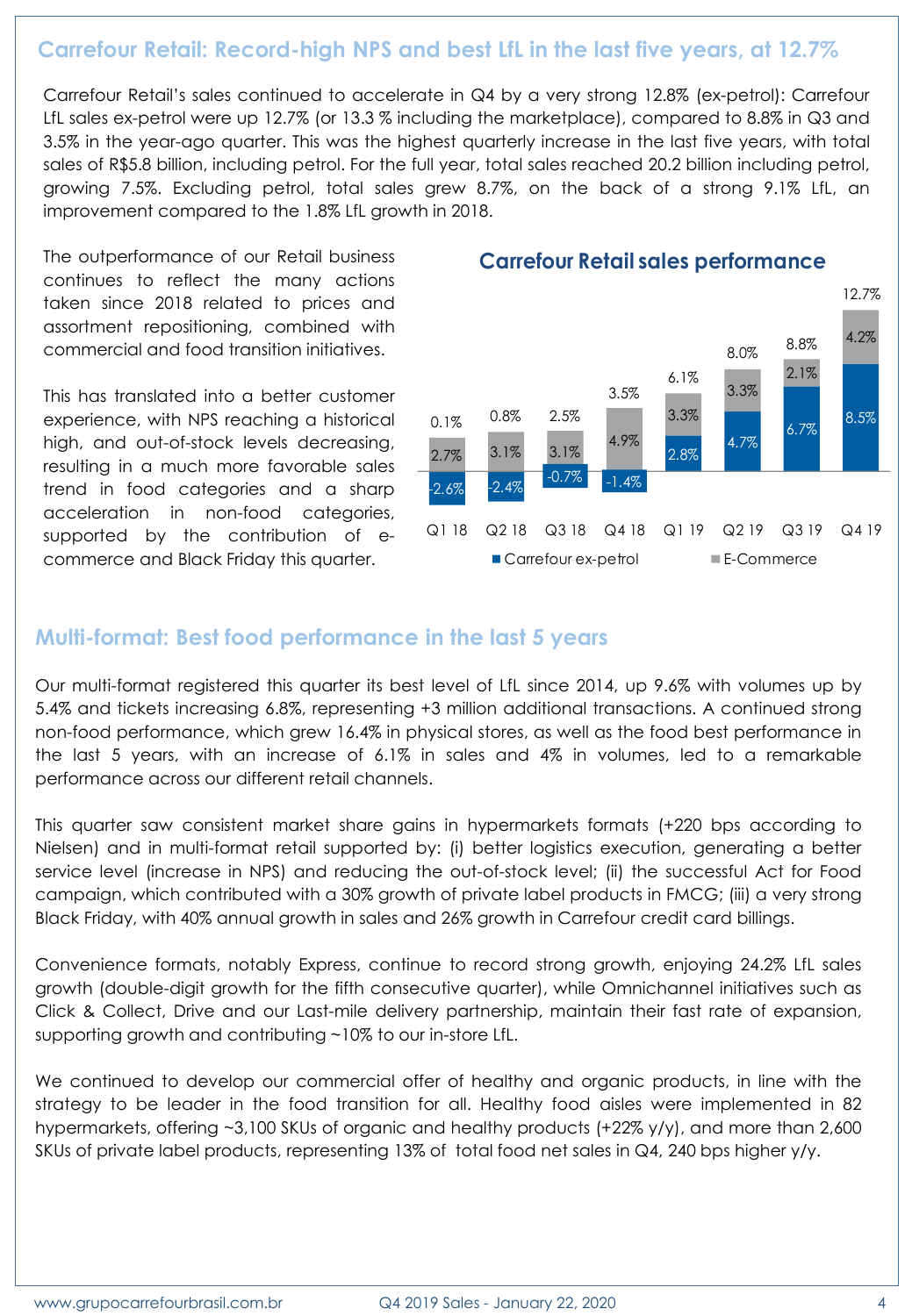# **E-commerce and Digital initiatives: Improving food delivery service levels**

Positive e-commerce momentum continued, with GMV total growth of 40.1%, representing 16.1% of Carrefour Retail's total sales excluding petrol (versus 12.9% in Q4 18). Marketplace accounted for ~19% of total GMV (virtually in line with Q4 18).

The number of visitors and orders continued to grow strongly (over 90%), reaching a record rate during the quarter. In Q4 our marketplace reached 3,756 sellers and ~4 million SKUs.

Our food e-commerce kept gaining market share, with GMV growing 405%\*. Expansion of last-mile delivery, Drives and Click & Collect remains on track. In Q4, drive and C&C were already responsible for 39% of food delivery. We ended the year with 12 side stores, which absorbed 25% of total e-commerce food sales in Q4, allowing us to sustain a complete order index of over 98%, significantly reducing the out-of-stock and churn rates. Average delivery time improved in Q4 and we currently deliver 97% of orders on time.

Our non-food e-commerce business surpassed R\$2 billion in sales in 2019 and R\$700 million in Q4 three years after its launch, already accounting for 34% of non-food total retail sales, and significantly contributing to our competitive advantages.

110 touch points <sup>13</sup> <sup>18</sup> <sup>28</sup> 54 30% 22% 41% 39% Q1 19 Q2 19 Q3 19 Q4 19 Drive and Click&Collect Food Number of Touch Points **- Penetration** 56 88 115 <sup>138</sup> Q1 19 Q2 19 Q3 19 Q4 19 Last mile delivery touch points 34% 66% Non Food Sales in Q4 19 E-commerce Non Food Store Non Food 14% 86% **Home Delivery** Click&Collect

\*includes last-mile-delivery

|                             | Q4 19<br>(R\$MM) | <b>LFL</b> | Q4 18<br>(R\$MM) | Total<br>Growth | 2019<br>(R\$MM) |         | 2018<br>(R\$MM) | Total<br>Growth |
|-----------------------------|------------------|------------|------------------|-----------------|-----------------|---------|-----------------|-----------------|
| 1P                          | 650              | 39.7%      | 462              | 40.6%           | 1.713           | 43.7%   | 1.187           | 44.3%           |
| 3P                          | 52               | 37.9%      | 110              | 37.9%           | 434             | 92.2%   | 226             | 92.2%           |
| E-commerce                  | 802              | 39.1%      | 572              | 40.1%           | 2.148           | 51.4%   | 1.413           | 51.9%           |
| Multi-format                | 4,337            | $9.6\%$    | 3,959            | 9.6%            | 15,608          | $6.3\%$ | 14,746          | 5.8%            |
| Carrefour + GMV (ex-petrol) | 5,139            | 13.3%      | 4,531            | 13.4%           | 17,756          | 10.2%   | 16.159          | $9.9\%$         |

## **Banco Carrefour: Continued positive momentum with billings up 28.9% in Q4**

In Q4, Banco Carrefour posted another strong performance in billings and portfolio growth: Total billings rose by 28.9% year-on-year to R\$9.7 billion, and +15.7% sequentially. Carrefour credit card billings were up 21.8% to R\$6.9 billion (+15.9% sequentially), while Atacadão credit card billings reached R\$2.7 billion, up 51.2% in Q4 and 15.9% sequentially. The credit portfolio rose by a robust 38% to R\$11.6 billion, continuing its solid performance and reflecting the credit market's positive momentum in Brazil.

Black Friday gross billings (on-us and off-us) reached over R\$380 million in one single day (+32% vs 2018), the number of transactions was up 20% and average ticket +25% versus 2018, demonstrating the success of our initiatives.

| In R\$ million                        | 4Q19   | 4Q18  | Δ     | 2019   | 2018   | $\Delta$ |
|---------------------------------------|--------|-------|-------|--------|--------|----------|
| <b>Billings Carrefour credit card</b> | 6,879  | 5,649 | 21.8% | 23,650 | 19.676 | 20.2%    |
| Billings Atacadão credit card         | 2,721  | .799  | 51.2% | 8.966  | 5,813  | 54.2%    |
| Other products*                       | 122    | 94    | 29.5% | 482    | 363    | 32.5%    |
| <b>Total billings</b>                 | 9,722  | 7.543 | 28.9% | 33,097 | 25,852 | 28.0%    |
| <b>Total Credit portfolio</b>         | 11,570 | 8,382 | 38.0% | 11,570 | 8,382  | 38.0%    |

\*Other products include personal loans and payment of bills using the card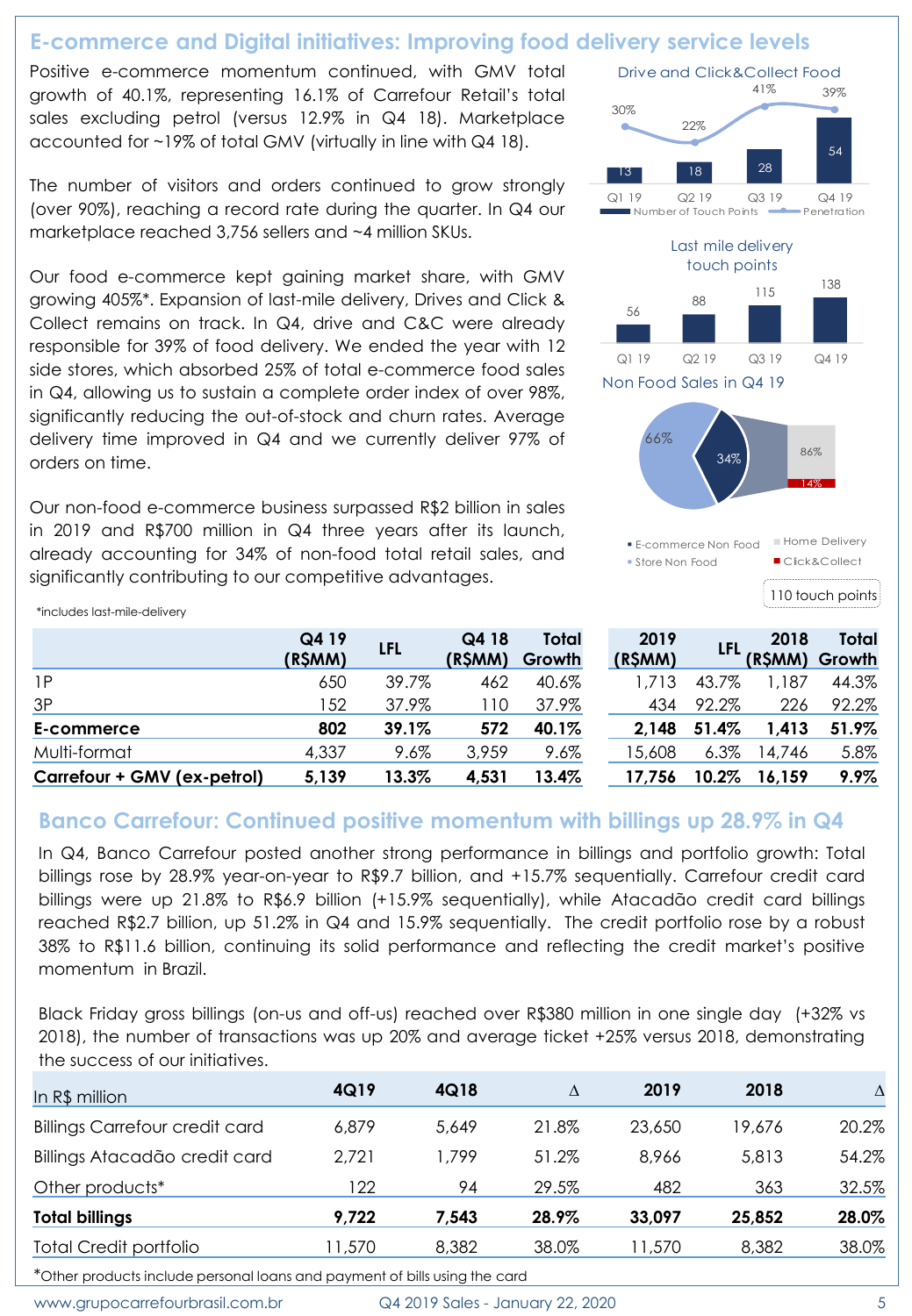# **STORE NETWORK – Q4 2019**

In Q4, we opened eight Cash & Carry stores, one wholesale facility, one Market store and one gas station. We now operate 692 stores for total sales area of 2,006,324 m2.

| $N^{\circ}$ of stores     | <b>Dec.18</b> | <b>Openings</b> | <b>Dec.19</b> |
|---------------------------|---------------|-----------------|---------------|
| Cash & Carry              | 166           | 20              | 186           |
| Hypermarkets              | 100           |                 | 100           |
| Supermarkets              | 50            |                 | 53            |
| <b>Convenience Stores</b> | 120           |                 | 125           |
| Wholesale                 | 27            |                 | 28            |
| Drugstores                | 124           |                 | 124           |
| <b>Gas Stations</b>       | 74            |                 | 76            |
| Group                     | 661           | 31              | 692           |

| Sales area                | <b>Dec.18</b> |           | Dec.19 $\Delta$ Change Dec.19<br>vs Dec.18 |
|---------------------------|---------------|-----------|--------------------------------------------|
| Cash & Carry              | 1,056,539     | 1,170,350 | 10.8%                                      |
| <b>Hypermarkets</b>       | 704,876       | 704,876   | $0.0\%$                                    |
| Supermarkets              | 68,008        | 69,056    | 1.5%                                       |
| <b>Convenience Stores</b> | 22,009        | 22,732    | 3.3%                                       |
| Drugstores                | 7.921         | 7.921     | 0.0%                                       |
| <b>Gas Stations</b>       | 30,485        | 31,389    | 3.0%                                       |
| Total sales area $(m2)$   | 1,889,839     | 2,006,324 | 6.2%                                       |

## **Q4 RESULTS INFORMATION**

**Results release:** February 20, after market. **Earnings call:** February 21, at 10:00 am São Paulo time

## **INVESTOR RELATIONS INFORMATION**

**Sébastien Durchon** Vice-President of Finance (CFO) and Director of Investor Relations **Natália Lacava** Investor Relations Director **Ludimila Aielo** Investor Relations Coordinator **Telephone:** +55 11 3779-8500 **e-mail:** ribrasil@carrefour.com **website address:** www.grupocarrefourbrasil.com.br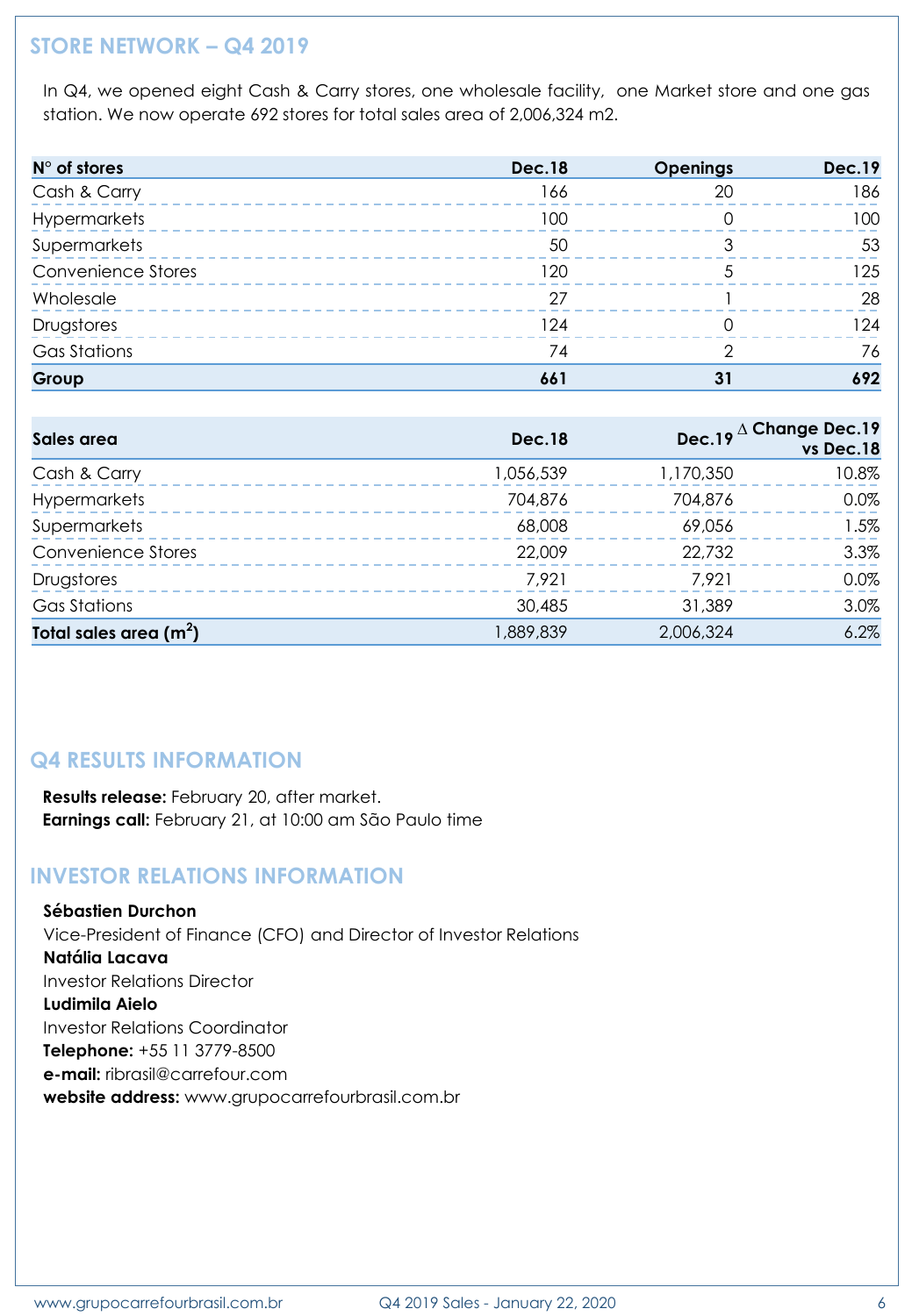# **GLOSSARY**

**Adjusted EBITDA:** EBITDA adjusted for the income statement line item "other income and expenses" (comprising losses on disposals of assets, restructuring costs, income & expenses related to litigations, and tax credits recovered related to prior periods).

**Adjusted EBITDA Margin:** Adjusted EBITDA divided by net sales for the relevant period, expressed as a percentage.

**Adjusted Net income:** Net Income, excluding Other Income and Expenses and the corresponding financial and income tax effect.

**Billings:** Represents the total amount related to an operation transacted by credit card.

**EBITDA:** Net income (for the year or for the period) adjusted for "financial result, net", "income tax and social contribution" and "depreciation and amortization". EBITDA, Adjusted EBITDA and Adjusted EBITDA margin are not measures of financial performance under Brazilian GAAP or IFRS, and should not be considered as alternatives to net income or as measures of operating performance, operating cash flows or liquidity. EBITDA, Adjusted EBITDA and Adjusted EBITDA margin have no standardized meaning, and our definitions may not be comparable with those used by other companies.

**Free Cash Flow:** net cash provided by our operating activities, less interest received from short-term investments, plus cash used in changes in judicial deposits and judicial freeze of deposits (and opposite), and unrealized interest income from marketable securities, less cash provided from the disposal of non-operational assets, less cash used in additions to property and equipment, less cash used in additions to intangible assets.

**FMCG:** Fast-moving consumer goods

**Global Functions:** Central costs in relation to our central functions and headquarters. These comprise the activities of (i) the cost of our holding divisions, (ii) certain expenses incurred in relation to certain support functions of our parent company which are allocated to the various segments proportionately to their sales, and (iii) cost allocations from our parent company, which are not specific to any segment.

**GMV:** Gross Merchandise Volume refers to all online sales (own sales + marketplace sales) as well freight revenues. It excludes marketplace commissions, but includes sales taxes.

**Gross Profit Margin:** Gross profit divided by net sales for the relevant period, expressed as percentage.

**Gross Sales:** Total revenues from our customers at the Group's stores, gas stations, drugstores and on our e-commerce platform.

**Like for Like:** LFL sales compare gross sales in the relevant period with those in the immediately preceding period, based on gross sales provided by comparable stores, which are defined as stores that have been open and operating for a period of at least twelve consecutive months and that were not subject to closure or renovation within such period. As petrol sales are very sensitive to market prices, they are excluded from the LfL computation. Other retail companies may calculate LFL sales differently from us, and therefore, our historical and future LFL sales performance may not be comparable with other similar metrics used by other companies.

**Net Income Margin:** Net income for the year divided by net sales for the relevant period, expressed as a percentage.

**Net Promoter Score (NPS):** management tool used to gauge customers' satisfaction. Depending on their satisfaction level, customers are classified as "Promotors", "Passives" or "Detractors"; NPS is calculated as the difference between Promotors and Detractors.

**Net Sales:** Gross sales adjusted for taxes levied on sales (in particular PIS/COFINS and ICMS).

**Other Revenue:** Comprises revenue from our Financial Solutions segment (including bank card fees and interest from consumer credit activities), shopping mall rents and commissions related to other services provided in the stores, fast cash and handling fees.